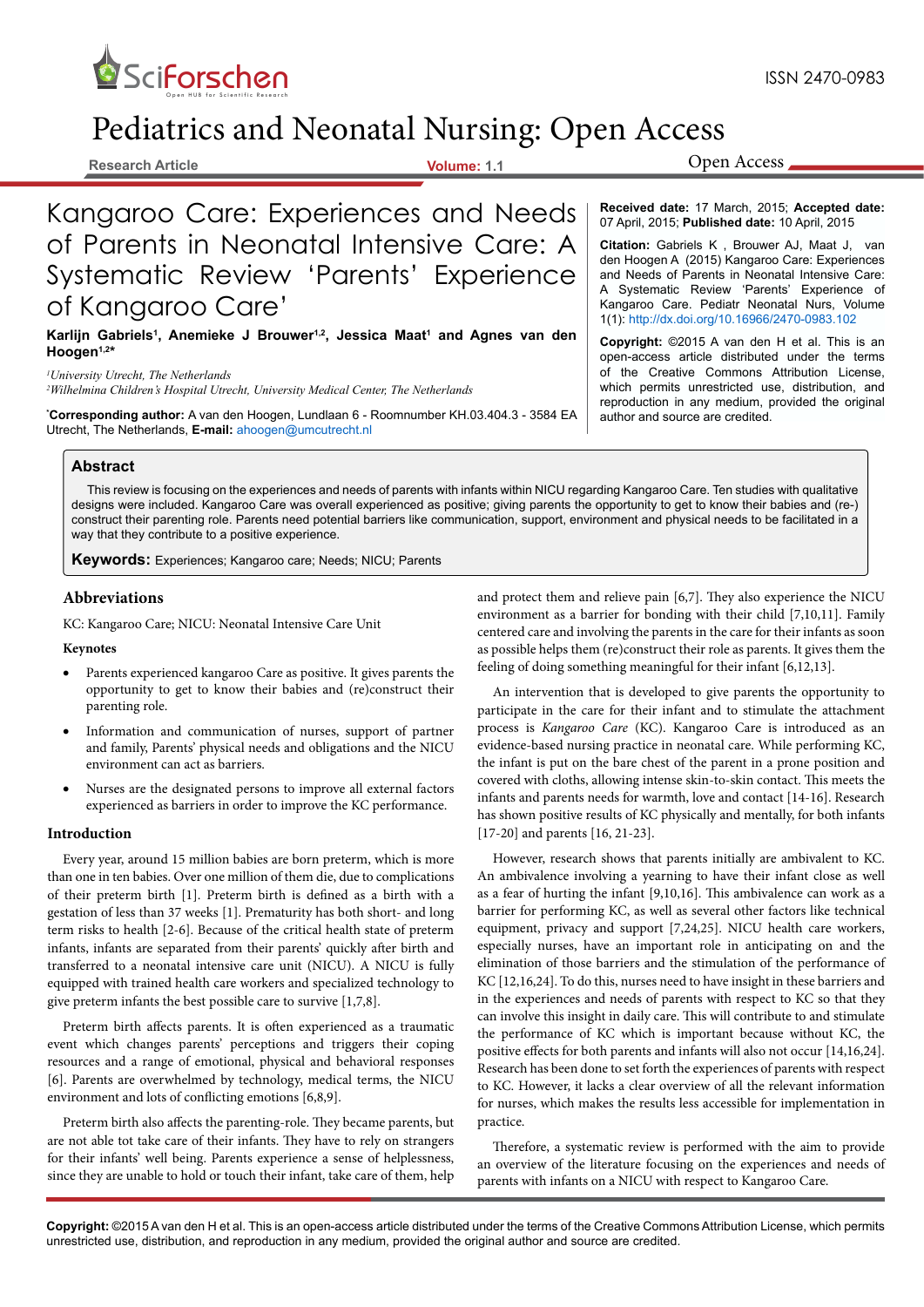

# **Methods**

#### **Data sources**

A systematic review was conducted according to the method of the Cochrane Handbook for Systematic Reviews [26] and following the steps of the PRISMA statement [27]. The literature search was conducted between February and July 2014. The following databases were searched; PubMed, Cochrane Library, CINAHL and PsychINFO. The reference lists of selected studies were hand searched to identify additional references. The field "title and/or abstract" was selected.

#### **Search method**

A search string is composed based on the research question. The complete search string, for pubmed, including Mesh terms, was as follows: *Parent\* OR "Infant, Premature"[Mesh] OR "Infant, Extremely Premature"[Mesh] OR infant\* OR "preterm infant\*" OR preterm OR neonat\* OR "nm OR "neonatal intensive care unit" OR nicu OR family AND "Kangaroo-Mother Care Method"[Mesh] "Kangaroo care" OR "Skin-to-skin care" OR "Kangaroo mother care" OR "Kangaroo method" AND Experience\* OR Needs OR Expectation\* OR Emotion\* OR "Emotional experience" OR Perception OR View OR Information OR factors OR Participation OR Barriere\* OR Problem\* OR Communicat\* OR Bonding OR Attachment OR Support OR Accompaniment OR Involvement OR "Parental involvement" OR "Parental participation".* 

## **Study selection**

Studies were found eligible for inclusion if they met the following criteria: 1) Including parents with infants on a NICU; 2) Focusing on the KC intervention; 3) Qualitative or mixed-methods design and 4) Published in English. Studies meeting the following criteria were excluded: 1) reviews; 2) Quantitative design and 3) Published before January 2004.

Studies were selected following the next steps: searching databases; removing duplicates; screening titles and abstracts; obtaining full-text articles; screening full-text articles and selecting articles to include in the systematic review.

#### **Data extraction**

The following study characteristics were recorded using a data extraction form: Study/research aim, study design, data collection, participants and results.

#### **Methodological quality**

The methodological quality of all studies selected for inclusion was evaluated by two independent researchers (KG and JM). Consensus was reached by discussion of the discrepancies. Since all included studies were qualitative, the CASP (qualitative research checklist) was used for assessing the methodological quality [28]. This appraisal tool consists of ten questions regarding methodological quality with each several sub questions which can be answered with "Yes", "No" or "Can't tell". However, for the appraisal in this review the questions were answered with "+" meaning yes, "-" meaning no or can't tell and "+/-" meaning partially present, since this last option was missing in the original checklist. The total scores were assessed as follows. A plus is worth one point, a plus/ minus half a point and every minus zero points. The maximum achievable score is ten times a plus, ten points. All selected studies received a final grade between zero and ten points.

## **Results**

## **Study characteristics**

As presented in the flow chart [Figure 1], a total of ten studies were

included in this systematic review. Data was extracted of the full-text articles and noted on a data extraction form [Table 1].

All studies focused on the experiences of parents and therefore used a qualitative design. Six used a descriptive, qualitative design [11,13,16,29,33,34], Three a phenomenological approach [30-32] and one a retrospective survey design [24].

The studies had a total of 270 participants, consisting of 168 mothers and 102 fathers. Four studies focused only on mothers [24,31,33,34], two on fathers [13,30] and four on both mothers and fathers [11,16,29,32].

Three studies used open interviews for collecting data [16,32,33] and four used semi-structured interviews [13,29,31,34]. One study used a combination of semi-structured interviews and participant observation [30] finally, two studies used questionnaires [11,24].

# **Methodological quality**

The final grades of the ten included studies for methodological quality varied between six and nine of the possible total of ten points (Table 2). These grades were found to be sufficient. However, there were some comments and remarks to make. Two studies used questionnaires for answering the qualitative research question, which limits sufficient in-dept data to emerge [11,24]. Also, two of four studies that used semi-structured interviews did not discuss the questions they asked [13,31]. Finally, most of the studies did not discuss or provided limited information about the relationship between researcher and participant, which is important for qualitative research when using CASP [11,13,24,30-34].

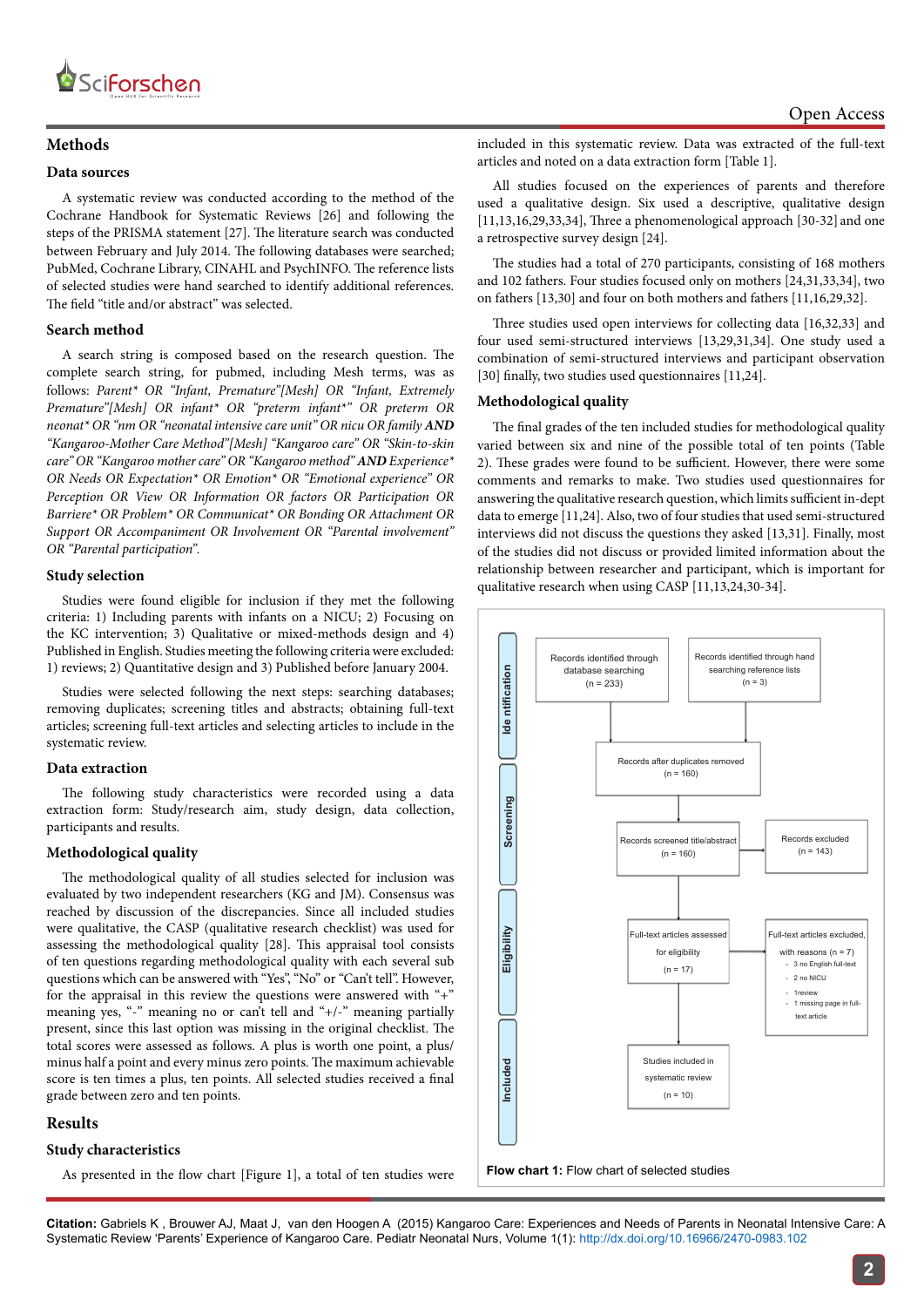

Open Access

| Study/Research aim                                                                                                                                                                                                                                                       | Quality<br>appraisal | Study design                                 | Data<br>collection                                                         | <b>Participants</b>      | <b>Results</b>                                                                                                                                                                                                                                                                                                                                                                                                                                                                                                                                                                                                                                                                                                                                                                                                                                                                                                                                                                                                                                                                                                                                                                      |  |  |  |  |
|--------------------------------------------------------------------------------------------------------------------------------------------------------------------------------------------------------------------------------------------------------------------------|----------------------|----------------------------------------------|----------------------------------------------------------------------------|--------------------------|-------------------------------------------------------------------------------------------------------------------------------------------------------------------------------------------------------------------------------------------------------------------------------------------------------------------------------------------------------------------------------------------------------------------------------------------------------------------------------------------------------------------------------------------------------------------------------------------------------------------------------------------------------------------------------------------------------------------------------------------------------------------------------------------------------------------------------------------------------------------------------------------------------------------------------------------------------------------------------------------------------------------------------------------------------------------------------------------------------------------------------------------------------------------------------------|--|--|--|--|
| Heinemann et al.<br>Sweden (2013)<br>Explore parents' experiences of<br>factors in neonatal intensive care<br>unit that made it easier, or more<br>difficult, for them to stay with<br>their extremely preterm infant in<br>an open bay neonatal intensive<br>care room. | 9                    | Descriptive,<br>qualitative,<br>design       | Semi-<br>structured<br>interviews                                          | 7 mothers<br>6 fathers   | - Support as partners and from family and staff is important;<br>- Adequate information about infants' condition, caregiving<br>activities and<br>expectations important;<br>- Opportunity to stay overnight made it easier;<br>- Breastfeeding activities are experienced as stress;<br>-.Meaningful task, gave a sense of calm and relaxation;<br>- KC strengthened motivation to be with the infant, and decreased the<br>parents' sense of helplessness and redundancy;<br>- Important component in the process of becoming a parent;<br>- Unscheduled medical procedures and staff workload experienced as<br>obstacles;<br>- Level of activity and noise in NICU stressful and disturbing;<br>- Technical equipment annoying and caused practical problems;<br>- Having siblings and other obligations at home experienced as a challenge.                                                                                                                                                                                                                                                                                                                                    |  |  |  |  |
| Roller<br>et al.<br>United states (2005)<br>Aim:<br>- Gain understanding of<br>mothers' experiences of KC for<br>their preterm newborns                                                                                                                                  | 9                    | Transedental<br>phenomeno-<br>logical design | Semi-<br>structured<br>interviews                                          | 10 mothers               | - Expressed unpleasantness related to equipment in the NICU;<br>- Nicu staff experienced as a barrier for getting to know their baby;<br>- Reassurance and concrete information from nurses experienced as very<br>important;<br>- KC experienced as a wonderful and pleasant way to get to know their babies;<br>- KC experienced as a warm, calming, positive, bonding experience, KC<br>calmed jittery babies and themselves;<br>- First felt some tense and uncomfortable, but feelings passed with each<br>experience and they started to get to know their babies.                                                                                                                                                                                                                                                                                                                                                                                                                                                                                                                                                                                                            |  |  |  |  |
| Lemmen<br>et al.<br>Sweden (2013)<br>Aim:<br>- Describe parents'<br>experience of information and<br>communication mediated by<br>health care staff before and<br>during KMC at neonatal units                                                                           | 8,5                  | Descriptive,<br>qualitative<br>design        | Open<br>interviews                                                         | 12 mothers<br>8 fathers  | – Becoming familiar with KC leads to great desire of being involved in their<br>infants care;<br>- As information and communication on KMC was clear, and the staff nurses<br>were safe and unanimous in applying the method, the experience of KMC<br>resulted in a strongly positive experience;<br>– Participating in the care was experienced as very satisfying, helped feeling<br>as a parent;<br>- Not receiving information about physiological effects of KC for the infant<br>experienced as a disappointment;<br>- Practical information about eating, drinking, toilet and being comfortable<br>before KC is important;<br>- Fathers experienced KC as tedious, but reading or watching TV helped;<br>- Sometimes fathers felt excluded because information was only given to<br>the mothers;<br>- Experience of fear of harming the infant during KC;<br>- Each medical device that was discontinued made it easier, calmer and<br>cosier to provide KC;<br>- Mothers experienced KC more positive if the fathers were also present<br>during KC;<br>- Parents needed attention and guidance from the staff to overcome their<br>ambivalent feelings for their infant. |  |  |  |  |
| Leonard<br>et al.<br>South Africa(2008)<br>Aim:<br>- Explore parents'lived<br>experience of providing KC to<br>their preterm infants                                                                                                                                     | 8                    | Phenomeno-<br>logical design                 | Open<br>interviews                                                         | 4 mothers<br>2 fathers   | - High-tech equipment as a barrier;<br>- Ambivalence: Desperately wanting to hold their infant, but fear of hurting<br>them;<br>- The more KC, the more confident in caring for their infant;<br>- KC facilitated a special connection. Helped getting to know them. Returns<br>role of primary caregiver;<br>- Physical closeness during KC enhances the parents' awareness of their<br>infants' cues and signals.<br>- Fathers experienced more barriers than their partners, because of privacy,<br>work, and a different parenting role.<br>- Supportive partners, family and other parents are vital.<br>- Sense of accomplishment as the infant responded physically well to KC.                                                                                                                                                                                                                                                                                                                                                                                                                                                                                              |  |  |  |  |
| Blomqvist et al.<br>Sweden (2011)<br>Aim:<br>– Identify factors parents<br>perceived as supportive factors<br>or barriers for their performance<br>of KMC and explore reasons for<br>discontinuing KMC                                                                   | 7,5                  | Descriptive,<br>qualitative<br>design        | Questionnaire<br>- 2 open<br>ended<br>questions<br>- 2 closed<br>questions | 76 mothers<br>74 fathers | - Support of other parent, family and NICU staff important;<br>- Enough time, helped;<br>- Way of being close with infant, infants not being dressed and positive effects<br>on infant felt supportive;<br>- NICU routines, staff attitudes and lack of information perceived as<br>barriers;<br>- Parents' physical limitations and needs experienced as barriers;<br>- Being single parent and desire of spending time on their own experienced<br>as barriers;<br>- Commuting between home/work and NICU and other siblings at home<br>experienced as barriers;<br>-Medical equipment, experienced as barrier;<br>- Limited facilities, NICU sound level, lack of privacy and inappropriate<br>furniture experienced as barriers.                                                                                                                                                                                                                                                                                                                                                                                                                                                |  |  |  |  |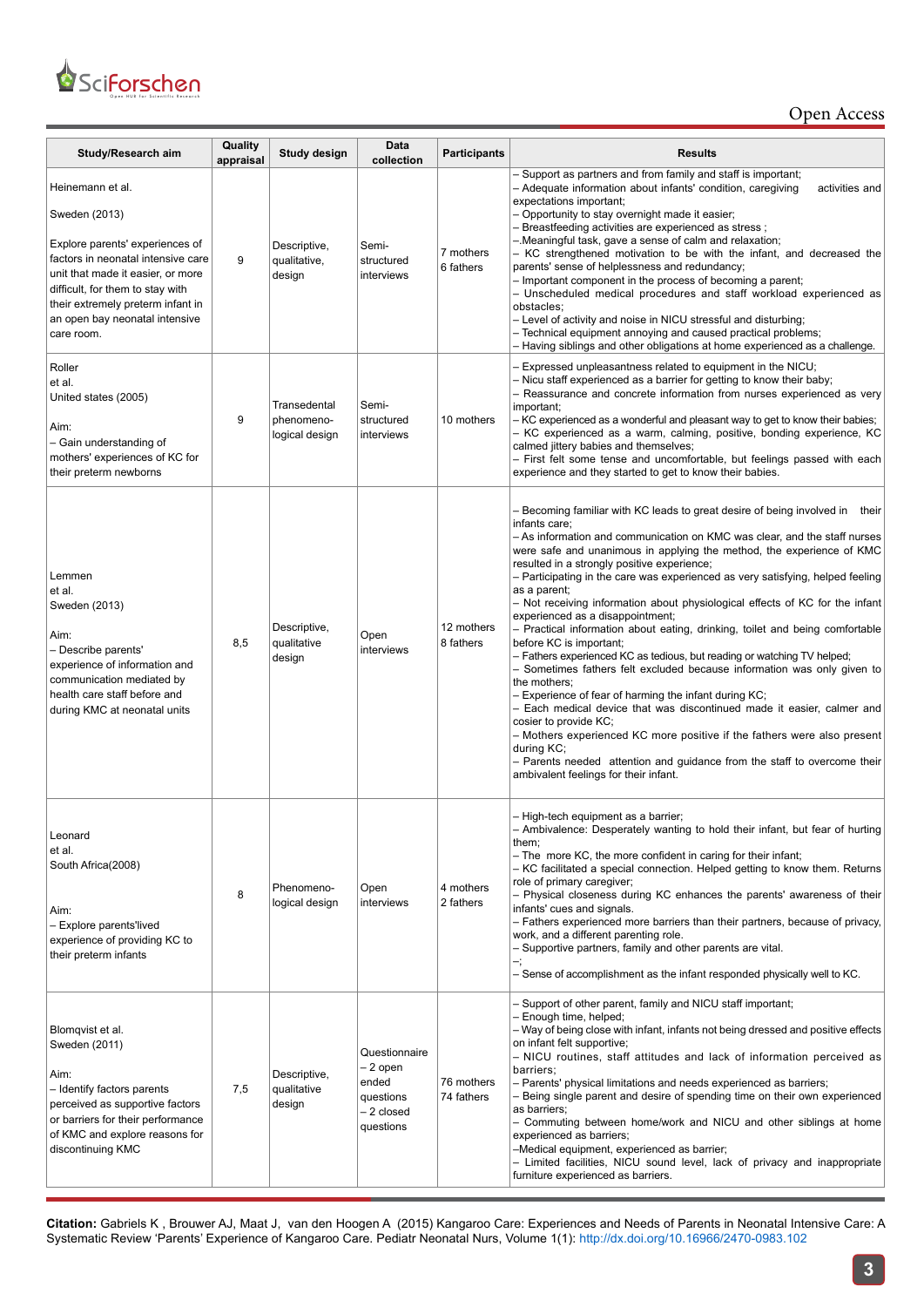

| Blomqvist et al.<br>Sweden (2012)<br>Aim:<br>- Describe fathers' experiences<br>of providing KMC their preterm<br>infants with KMC                                                                                                                                                 | 7,5            | Descriptive,<br>qualitative<br>design          | Individual<br>semi-<br>structured<br>interviews                                                                           | 7 fathers  | - Sharing care with partner and help from family members important;<br>- KC gave a role as a parent, made feel important and involved. Helped<br>feeling as a father;<br>- First experienced as difficult, later on more natural and confident;<br>- Fathers performed KC with big motivation,;<br>– Own physical needs irritating and difficult, KC could be demanding, stressful<br>and exhausting;<br>- Sometimes felt isolated, locked up and tied down. Possibility for doing other<br>things during KC helped a lot;<br>- Physical environment influenced the opportunities and experiences of KC;<br>- Conflicting staff statements and behavior experienced as a barrier                                                                                                                                                                                      |
|------------------------------------------------------------------------------------------------------------------------------------------------------------------------------------------------------------------------------------------------------------------------------------|----------------|------------------------------------------------|---------------------------------------------------------------------------------------------------------------------------|------------|-----------------------------------------------------------------------------------------------------------------------------------------------------------------------------------------------------------------------------------------------------------------------------------------------------------------------------------------------------------------------------------------------------------------------------------------------------------------------------------------------------------------------------------------------------------------------------------------------------------------------------------------------------------------------------------------------------------------------------------------------------------------------------------------------------------------------------------------------------------------------|
| Helth<br>et al.<br>Denmark(2013)<br>Aim:<br>– Explore how fathers of<br>premature infants experience<br>and potentially benefit from<br>using STS method during their<br>infants admission to the NICU.                                                                            | 7              | Hermeneutic<br>phenomeno-<br>logical design    | Individual<br>semi-<br>structured<br>interviews                                                                           | 5 fathers  | - Experienced as a unique opportunity to play an important role in their child's<br>life;<br>- The more specific Information and knowledge regarding KC the more and<br>competent the fathers felt;<br>- Learning about and performing KC gave fathers practical competencies<br>regarding their infant;<br>- Being treated as an equally important parent as the mother by the staff very<br>important;<br>– KC felt as being able to protect their infant and provide comfort;<br>- Leaving the hospital for work felt bad, but also gave the opportunity to re-<br>charge;<br>- KC enhances fathers an understanding of their own role as a father.                                                                                                                                                                                                                |
| Neu et al.<br>United states(2004)<br>Aim:<br>- Describe factors that influence<br>mothers of healthy preterm<br>infants to choose kangaroo<br>holding or blanket holding                                                                                                           | $\overline{7}$ | Naturalistic<br>inquiry design                 | Open<br>interviews                                                                                                        | 24 mothers | - Discomfort and anxiety because of wires, tubes and fear of physically<br>hurting the infant;<br>- Feeling hesitation to ask assistance from nurses, did not want to bother<br>them;<br>- Lack of facilitation for holding, inconsistent opinions and directions and<br>nurses always seemed busy;<br>- Hospital environment obstructive: lack of privacy, noise, personal staff<br>conversations and high activity level;<br>- Mothers were determined to pracice KC, regardless of environment or<br>assistance:<br>- Perceived emotional benefits of holding, unique feeling, getting connected;<br>- Reducing anxiety about holding would enhance the mothers to perform KC;<br>- Main motivation to start KC were perceived benefits for the infants;<br>- Building a trusting relationship and providing individualized attention<br>important for al mothers. |
| Blomqvist et al.<br>Sweden (2013)<br>Aim:<br>- Characterise the first infants<br>treated with continuous KMC<br>, investigate aspects of the<br>practical application of KMC and<br>explore mothers' experiences of<br>this new model of care during<br>the implementation period. | 6,5            | Qualitative,<br>retrospective<br>survey design | Chart review of<br>infants medical<br>records<br>Questionnaire<br>- 24 closed<br>questions<br>- 1 open-<br>ended question | 17 mothers | - KC made the mothers feel important and competent as caregivers;<br>- Liked to have the infant close, felt safe and natural. Did not feel apprehension<br>or stress:<br>- Unsatisfied with staff: inadequate information and communication and<br>changing attitudes and routines during different shifts;<br>- Negative environment experiences: Small rooms, uncomfortable furniture,<br>technical equipment;<br>- Breastfeeding in combination with KC experienced as stressful and<br>exhausting. Also inadequate support from nurses;<br>- Routines for postpartum care of mothers rooming-in were missing;<br>- Having other siblings at home experienced as a real problem.                                                                                                                                                                                   |
| Johnson<br>et al.<br>United states (2007)<br>Aim:<br>- Describe the maternal<br>experience of KMC in the NICU<br>to gain insight into specific<br>maternal benefits of this<br>intervention                                                                                        | 6              | Naturalistic<br>inquiry design                 | Semi-<br>structered<br>interviews<br>Participant<br>observation<br>as complete<br>observer                                | 18 mothers | - Mothers felt KC was important for their infants and the nurses, gave<br>satisfaction;<br>- KC was heartwarming in many ways;<br>- First feeling scared and nervous, later confident;<br>- Made the mothers more patient with their support persons;<br>- Information and guidance from nurses experienced as essential;<br>- Mothers comfortable with KC regardless of the physical health status of<br>the infant:<br>- Creating privacy is very important,;<br>- KMC gave mothers a feeling of connectedness to their infants and teaches<br>them how to be a mother. Increases confidence in mother role.                                                                                                                                                                                                                                                        |

**Table 1:** Data extraction form KC, Kangaroo care; NICU, neonatal intensive care unit.

## **Data synthesis**

Studies were too heterogeneous to pool data. Therefore, the results are presented in a narrative way using two sub headings wherein they logically address the research question; Parents' experience and Parental needs, each containing four primary themes.

## **Results of individual studies**

While analyzing the extracted data in detail, eight primary themes could be identified. These themes are; (1) Confidence, (2) Physical effects, (3) Bonding, (4) (Re-) constructing parenting role, (5) Information, communication and support of nurses, (6) Support of partner and family, (7) Parents' physical needs and obligations and (8) NICU environment. Parts of the data from the selected studies were found to fit in to multiple themes. This data is added to the theme where it fitted most. The eight themes are described below, using the data from the ten included studies.

Parents' experience: Parents' experience refers to the feelings and experiences of parents during the performance of Kangaroo Care. It contains the subheadings Confidence, Physical effects, Bonding and (Re-) constructing parenting role.

**Confidence:** Once parents start applying the KC method, they seem to experience ambivalent feelings. They desperately want to hold their baby, but are also nervous, scared, tense, and have fear of hurting the baby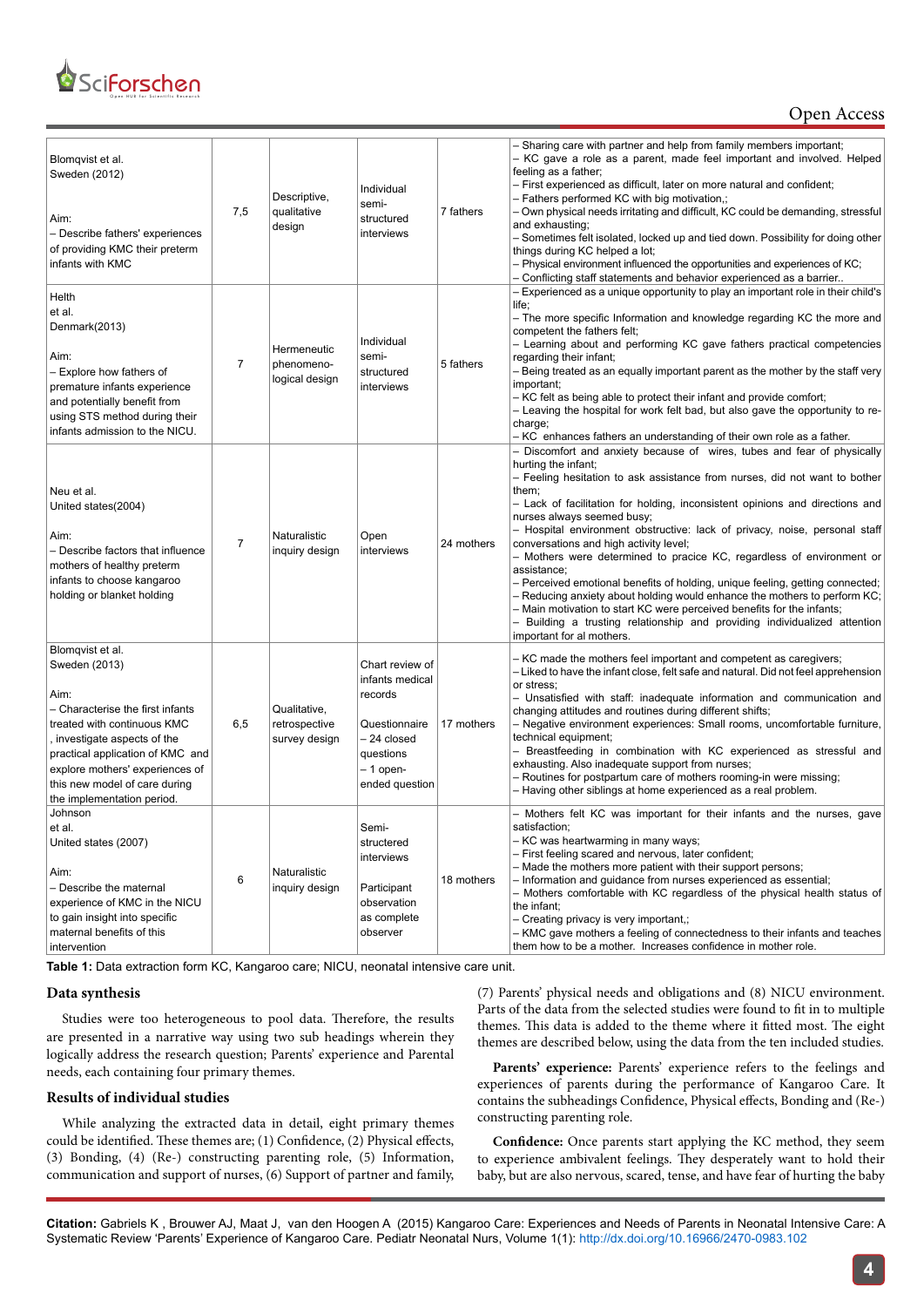

Open Access



|                                                                                               | <b>Blomqvist</b><br>et al.<br>(2011) | <b>Blomgvist</b><br>et. al.<br>(2012) | <b>Blomgvist</b><br>et al.<br>(2013) | Heinemann<br>et al.<br>(2013) | <b>Helth et</b><br>al.<br>(2013) | Johnson<br>et al.<br>(2007) | Lemmen<br>et al.<br>(2013) | Leonard<br>et al.<br>(2008) | <b>Neu</b><br>et al.<br>(2004) | <b>Roller</b><br>et al.<br>(2005) |
|-----------------------------------------------------------------------------------------------|--------------------------------------|---------------------------------------|--------------------------------------|-------------------------------|----------------------------------|-----------------------------|----------------------------|-----------------------------|--------------------------------|-----------------------------------|
| 1. Was there a clear statement of<br>the aims of the research?                                | $\ddot{}$                            | $\ddot{}$                             | $\ddot{}$                            | $+$                           | $+/-$                            | $+/-$                       | $\ddot{}$                  | $+/-$                       | $+/-$                          | $+/-$                             |
| 2. Is a qualitative methodology<br>appropriate?                                               | $\ddot{}$                            | $\ddot{}$                             | $+/-$                                | $\ddot{}$                     | $+$                              | $\ddot{}$                   | $\ddot{}$                  | $\ddot{}$                   | $\ddot{}$                      | $\ddot{}$                         |
| 3. Was the research design<br>appropriate<br>to address the aims of the<br>research?          | $+/-$                                | $\ddot{}$                             | $+/-$                                | $+$                           | $+/-$                            | $+/-$                       | $+/-$                      | $\ddot{}$                   | $+$                            |                                   |
| 4. Was the recruitment strategy<br>appropriate to the aims of the<br>research?                | $+/-$                                | $\ddot{}$                             | $\ddot{}$                            | $\ddot{}$                     | $\ddot{}$                        | $+/-$                       | $+/-$                      | $\ddot{}$                   | $\ddot{}$                      | $\ddot{}$                         |
| 5. Was the data collected in a way<br>that addressed the research<br>issue?                   | $+/-$                                | $+/-$                                 | $+/-$                                | $+$                           | $+$                              | $\ddot{}$                   | $\ddot{}$                  | $\ddot{}$                   | $\ddot{}$                      | $\ddot{}$                         |
| 6. Has the relationship between<br>researcher and participants<br>been adequately considered? |                                      |                                       |                                      | $+$                           |                                  |                             | $\ddot{}$                  |                             |                                | $+/-$                             |
| 7. Have ethical issues been taken<br>into consideration?                                      | $\ddot{}$                            | $+/-$                                 | $+/-$                                | $+/-$                         | $\ddot{}$                        | $+/-$                       | $\ddot{}$                  | $\ddot{}$                   | $+/-$                          | $\ddot{}$                         |
| 8. Was the data analysis<br>sufficiently rigorous?                                            | $\ddot{}$                            | $\ddot{}$                             | $\ddot{}$                            | $\ddot{}$                     | $\ddot{}$                        | $\ddot{}$                   | $\ddot{}$                  | $\ddot{}$                   | $\ddot{}$                      | $\ddot{}$                         |
| 9. Is there a clear statement of<br>findings?                                                 | $\ddot{}$                            | $+/-$                                 | $\ddot{}$                            | $\ddot{}$                     | $+/-$                            | $+/-$                       | $\ddot{}$                  | $+/-$                       | $+/-$                          | $\ddot{}$                         |
| 10. How valuable is the research?                                                             | $+$                                  | $+$                                   | $+/-$                                | $+/-$                         | $+/-$                            | $+/-$                       | $+/-$                      | $+$                         | $+/-$                          | $+$                               |
| <b>Total</b>                                                                                  | 7.5                                  | 7,5                                   | 6,5                                  | 9                             | 7                                | 6                           | 8,5                        | 8                           | $\overline{7}$                 | 9                                 |

"+" meaning yes; "+/-" meaning partially present; "-" meaning no/can't tell

**Table 2:** CASP checklist for qualitative research – Qualitative appraisal tool

[13,16,31,32,34]. However, those feelings decreased with every experience of KC and the parents became more and more confident as they continued applying KC [13,16,30-32,34]. Decreasing anxiety by giving specific information and knowledge would enhance the performance of KC and increases parents' confident [30,33].

**Physical effects:** Main motivation for starting KC is the perceived physical benefit for the infant [30,33]. Mothers in the study of Johnson et al. [34] felt comfortable with performing KC regardless of the infants physical health status and felt that it was important for their infants. Parents experienced a sense of accomplishment and satisfaction when they noticed their infants responding positively to KC [11,30-32,34]. Some parents experienced positive effects on themselves, like a sense of calm and relaxation [29,31].

**Bonding:** KC strengthened the parents motivation to be with their infants [13,16,29]. They experience KC as a positive, wonderful, pleasant, natural and heartwarming way of being close with their infants [11,13,24,29,31,34]. It felt as a meaningful task that facilitated a special connection with their infants and helped getting to know them and be part of their lives [29,31-34]. Some parents experienced that by performing KC, they became aware of their infants' cues and signals, which gave them practical competencies in caring for their infants [30,32].

**(Re-) Constructing parenting role:** Being able to perform KC decreases parents' sense of helplessness and redundancy. It made them feel important, gave them a sense of purpose and returned their role as primary caregiver [11,13,16,29]. They suddenly are able to protect their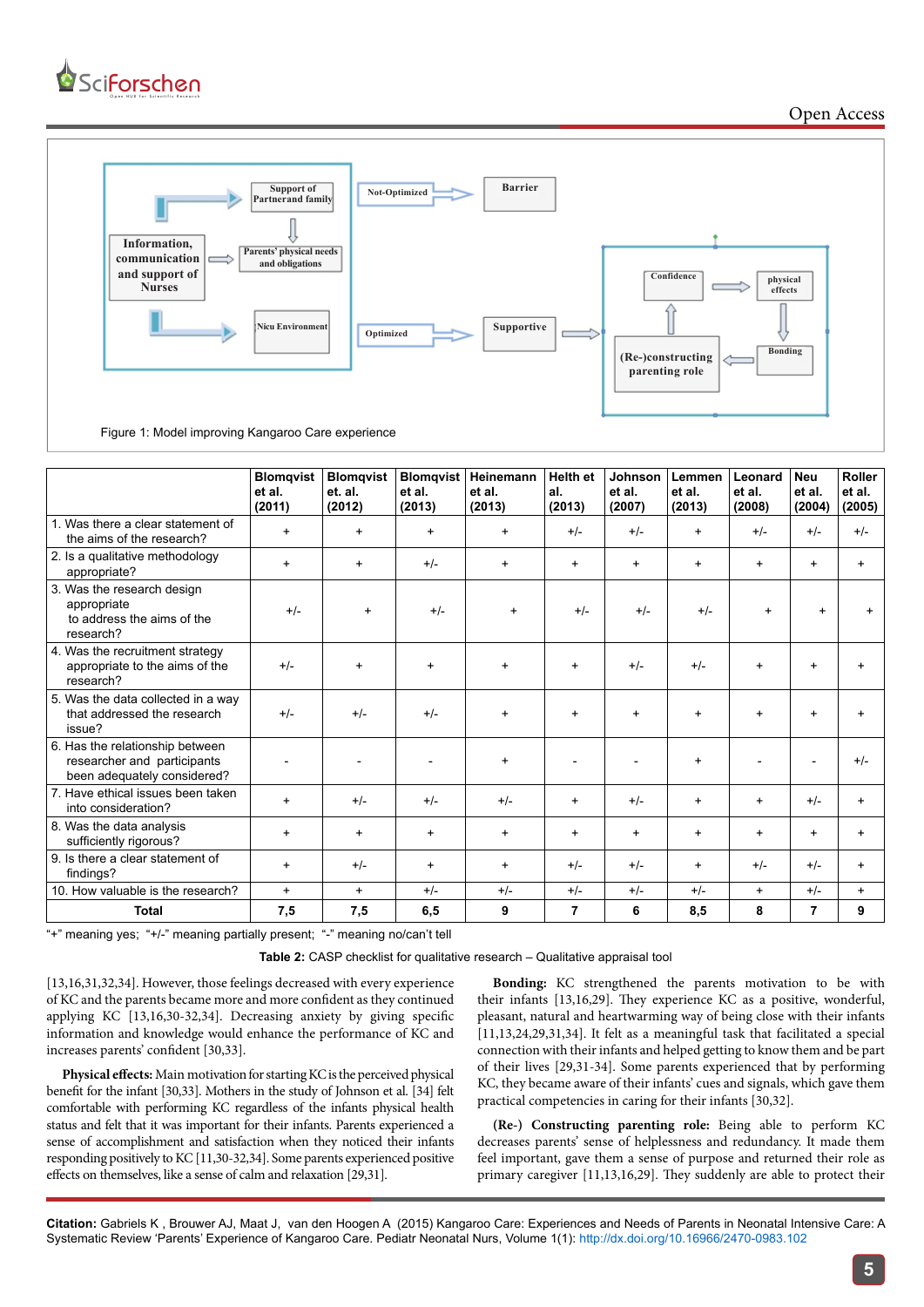

infant and provide comfort [11,30]. Participating in KC is experienced as an important, satisfying and unique opportunity to play a role in their infants lives and made them actually feel as parents [13,16,29,30,34]. Fathers experienced more barriers then mothers in providing KC due to work, privacy and differences in naturally set gender roles [13,30,32]. Fathers sometimes felt excluded and being treated as an equally important parent by nurses is very important for them [16,30,32].

Parental needs: Parental needs refers to the external factors that are found to be either barriers or supportive and influence the parents' experience of Kangaroo Care. It contains the subheadings Information, communication and support of nurses, support of partner and family, parents' physical needs and obligations and NICU environment.

**Information, communication and support of nurses:** Parents were not often satisfied with the presence of the nurses at the NICU. There were often inconsistent and conflicting staff statements and behaviors and changing attitudes and routines during different shifts which is experienced as a barrier for performing KC [11,13,24,32]. Inadequate or lack of information, communication and support is also experienced as a barrier of KC [11,16,24,31,32]. Mothers in the study of Neu et al. [33] felt hesitation to ask assistance since nurses always seemed busy and they did not want to bother them. However, lack of assistance did not withhold them from performing KC. Parents needed to receive adequate, clear and concrete information and communication about expectations, their infants' condition and care-giving activities [16,29,31,34]. They also felt that the opportunity to build a trusting relationship with nurses, receiving adequate support of nurses and nurses being unanimous in applying the KC method is very important and influenced their KC experience positively [16,24,29,31,33,34].

**Support of partner and family:** Support from partner and family members is experienced as essential as it gave the opportunity to share feelings, fears and emotions and to help each other with daily activities [11,13,29,32]. Therefore, being a single parent is experienced as a barrier for the performance of KC [11]. Mothers in the study of Lemmen et al. [16] experienced a KC session as more positive if the fathers were also actually present. Mothers in the study of Johnson et al. [34] reported being more patient with their support persons after they started applying KC.

**Parents' physical needs and obligations:** Parents experienced that KC could be stressful and demanding. They often suffer from anxiety, boredom, tiredness and backache [13,16,24,32]. Parents' own physical needs, like the needs to eat, drink, sleep and shower, are experienced as irritating and difficult and can be a real barrier [13,16,24]. KC could be tedious, but the opportunity for doing other things during KC sessions like watching TV or reading helped a lot [13,16]. Parents in the study of Lemmen et al. [16] reported that practical information about eating, drinking, going to the toilet and bringing something to do before starting a KC session is very valuable. The performance of breastfeeding was experienced as stressful and demanding and hindered the performance of KC [11,24,29].Creating privacy during KC is experienced as very important [24,33,34]. However, parents sometimes felt isolated and had a desire of spending time alone [13,16,24,32]. Therefore, leaving the hospital for other obligations was difficult, but also gave the opportunity to recharge [24,30]. Still, parents experience having other obligations at work or home and commuting between the hospital and home as a barrier for the performance of KC [11,24,29]. Especially having other siblings at home can be a real challenge [11,24,29,30].

**Nicu environment:** The NICU environment was mainly experienced as a barrier. The most important obstacle for the performance of KC was the high-tech equipment, tubes and wires connected to the equipment, which created discomfort and anxiety [11,16,24,29,32-34]. Parents in the study of Lemmen et al. [16] reported that every medical device

that was discontinued made it easier to perform KC. Inappropriate and uncomfortable furniture and rooms were also experienced as barriers for KC as they made it hard to perform KC for a longer period of time [11,13,24,29,33]. The level of activity on the NICU and the sound level were found to be very disturbing, especially during the nights [13,24,29,33]. NICU routines, particularly unscheduled medical procedures, influenced the opportunity to perform KC [13,24,29,33]. Last, Mothers in the study of Blomqvist et al. [11] reported that post-partum routines for mothers who are rooming-in were missing.

#### **Meta-synthesis**

When evaluating the results, a pattern occurs (Figure 1). All experienced barriers are in a way traceable to the working method of nurses at the NICU. If conditions are not optimized, nurses act as barriers. But if conditions are optimized, nurses are experienced by parents as supportive. This creates a cyclical, self-reinforcing effect of a positive KC experience (Figure 1), which contributes to an increased use of KC, and in turn has many benefits for parents and infants.

## **Discussion**

The findings of this systematic review, concerning the experiences and needs of parents with respect to Kangaroo Care, demonstrate a mainly positive experience. Despite ambivalent feelings before starting KC, parents are motivated to get involved in the care for their infants [13,16,30- 34]. Their confidence increased as they became involved and experienced the emotional and physical positive effects of the KC intervention [11,13,16,29-34]. Parents experienced KC as a positive, wonderful and heartwarming intervention that facilitated a special connection with their infants(11,13,24,29-32,34). It felt as a meaningful task that gave them a sense of purpose and strengthened their role as primary caregiver. It made them actually feel they were parents, which was very important to them [11,13,16,29,30,34].

Several factors could be identified influencing the KC experience. For instance, support of partners and family is identified as being important and can act as a barrier if it is not present [11,13,16,29,32,34]. Inconsistent and conflicting staff statements and behaviors, changing attitudes and routines during different shifts and inadequate information and communication are experienced as barriers for performing KC(11,13,16,24,31,32). Parents need to receive adequate, clear and concrete information and communication from nurses and want to feel supported by them [16,24,29,31,33,34]. Parents' own physical needs and limitations can act as real barriers [11,13,16,24,29,32]. This also applies to having other obligations and having siblings at home [11,24,29,30]. Creating privacy during KC is experienced as very important [16,24,33,34]. Still, the NICU environment was mainly experienced as a barrier with obstacles like high-tech equipment, inappropriate and uncomfortable furniture and rooms, high level of activity and sound and disturbing NICU routines [11,13,16,24,29,32-34].

Some limitations of this systematic review need to be addressed. In most of the studies, the duration of the KC sessions is not included as a parameter, although duration of KC might influence parents' experiences and needs. A wide range is seen in the number of participants (5 to 150) whereas the studies do not discuss in any way if they fulfill the concept of data saturation. In addition, some results are supported by almost all of the included studies, while others are supported by only a few studies. This has to be taken into account when drawing conclusions. Generalizability of the results can be questioned because the selected studies do not represent all parts of the world but are predominantly conducted in Scandinavia and the United States. However, methodological quality of the selected studies was predominantly good.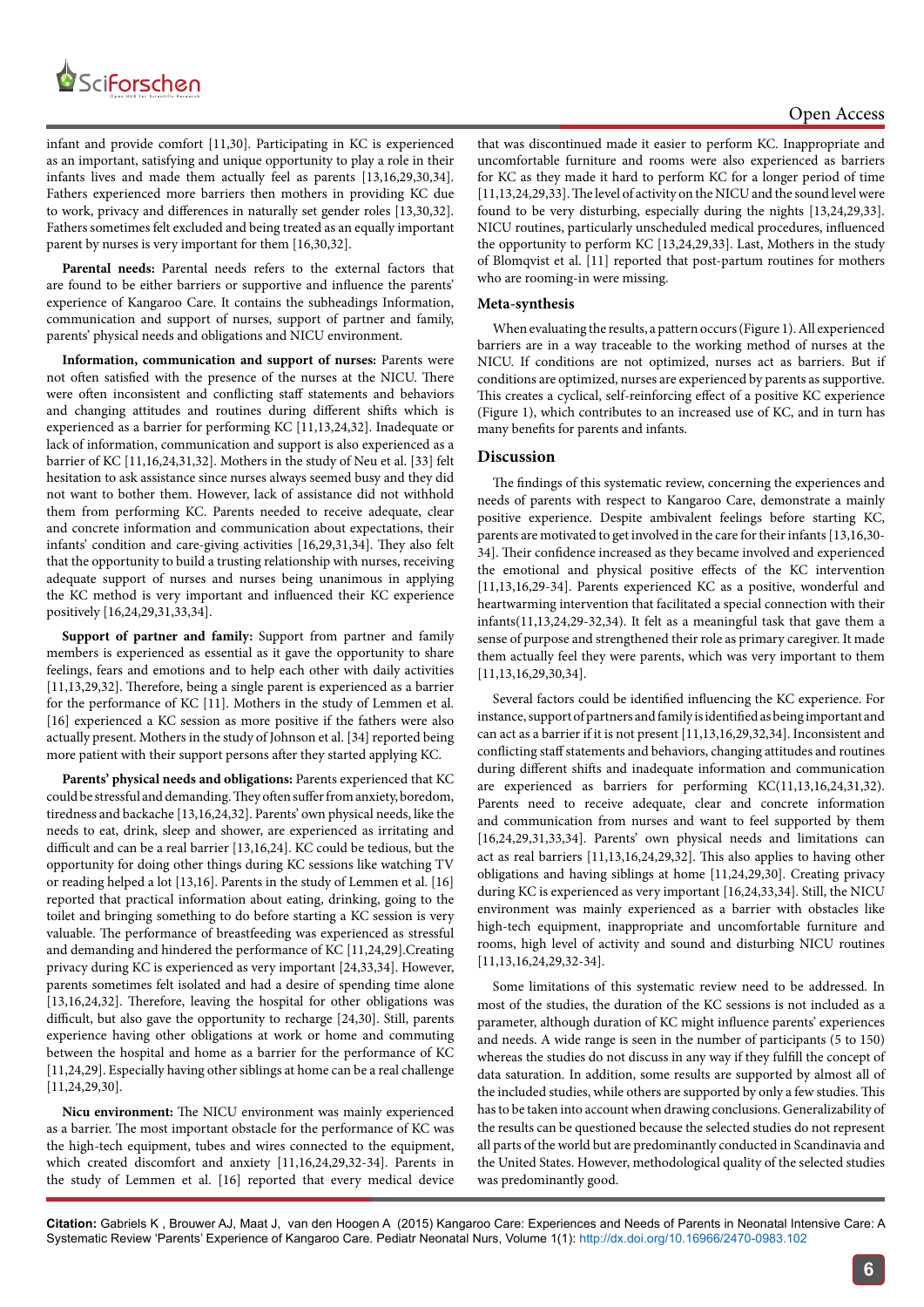

The methodological quality of the review has some limitations. Although feedback was asked from a panel of researchers at several moments during the study, the search was conducted by a single researcher. In addition, the study was performed in a very tight timeframe. Strengths that need to be addressed are the quality appraisal of the selected studies which was performed by two independent researchers. Also, the review is conducted very systematically with a very thorough search of available literature which contributes to the reliability and reproducibility of the research.

Findings of this review showed that parents in the included studies expressed how important it is to be involved in their infants care, getting connected to them and to (re-)construct their parenting role. This importance is confirmed by other research [6,9,35]. The study of Franklin [36] described the special position NICU nurses have in the infants care and the close cooperation with parents, allowing them to facilitate the caring process in a way that it promotes the attachment process and stimulates the parenting role.

Parents expressed how the NICU environment is experienced as a barrier for the performance of KC, because of high-tech equipment, inappropriate and uncomfortable furniture and rooms, high level of activity, high sound level and disturbing NICU routines. This is confirmed in other research concerning the experience of the NICU environment in general [7,25,37].

One of the main issues expressed concerned information, communication and support of nurses. Parents needed these factors to be adequate supported. Studies on the nurses view, regarding the question if their parental support on a NICU is sufficient, showed that nurses think they provide adequate support and information to parents [38-40]. This means that there is a conflict in what nurses think they should provide and what parents feel they need and actually perceive, which results in dissatisfaction. Critically reflecting on the type and consistency of support and communication parents receive, is in line with parents' perceptions and needs which might enhance satisfaction.

The statements parents made separately from each other suggest that there might be differences in the experiences and needs between fathers and mothers. However, the focus of the included studies was not on the differences between fathers and mothers but on the KC experience in general. This makes it difficult to compare and draw conclusions with regard to this issue. Other research on this topic shows that fathers and mothers do experience the NICU in a different way [10,41,42]. More insight is needed on the differences in experiences and needs of fathers and mothers concerning the KC intervention so that nurses can adjust their actions to the needs of the individual parent.

Three studies in this review described how parents experienced breastfeeding as a barrier for the performance of KC [11,24,29], while no studies in this review described KC having positive effects on breastfeeding. This is in contrast with findings in other studies describing KC as having positive effects on the performance and duration of breastfeeding [20,43,44]. This difference in outcome might be explained by the fact that other studies used quantitative methods to measure the breastfeeding performance. Mixed-methods research could be interesting to determine why outcomes do not correspond with each other.

For daily practice, it is important to make nurses aware that they are the designated person to effectively apply the KC intervention. Nurses have a great influence on how positively parents experience the intervention and how well the parents cooperate in the performance of KC. Nurses should try to improve all external factors that are perceived to be barriers as well as possible in order to improve the KC performance. This involves providing adequate and consistent information, communication and routines. Furthermore nurses should give support and encourage parents and family. In addition nurses also should take care of a comfortable and quiet environment to ensure privacy.

To achieve this, nurses will need specific evidence-based guidelines and training for the use of KC. Stikes and Barbier [45] effectively used the plan-do-study-act model to implement and increase the use of the KC intervention. The framework encourages learning, reflection and validation throughout implementation and therewith contributes to the decrease in perceived barriers. Potentially, the results of this review can be integrated into the plan-do-study-act model and transformed into specific, evidence-based guidelines for the use of KC in practice. These guidelines can be implemented and therewith ensure that the intervention is applied consistently. This will enhance the performance of KC and contribute to a positive experience of the KC intervention for parents which in turn will ensure that the positive health effects of KC will also occur in the infants.

Future research is necessary to explore whether the integration of the results of this review into the plan-do-study-act model results in a useful and effective guideline which in turn results in an improved performance of KC in practice.

## **Conclusion**

This systematic review was conducted in order to answer the question what the experiences and needs of parents with infants on a NICU with respect to Kangaroo Care are.

Parents experience Kangaroo Care as a unique, heartwarming, pleasant and positive intervention. It gives them the opportunity to get to know their babies and (re-)construct their parenting role, which is very important to them.

Several external factors influences the Kangaroo care experience. Information and communication of nurses, support of partner and family, Parents' physical needs and obligations and the NICU environment can act either as barriers or as supportive facilitators. Parents have a need for these factors to be present in a way that they contribute to KC performance. If that is the case, KC performance is experienced mainly positive and pleasant which motivates parents to continue. Nurses are the designated persons to improve all external factors experienced as barriers as well as possible in order to improve the KC performance. Specific evidence-based guidelines are needed to assist them in achieving this goal.

#### **References**

- 1. [WHO World Health Organization. Born to soon, the global action report](http://whqlibdoc.who.int/publications/2012/9789241503433_eng.pdf) [on preterm birth](http://whqlibdoc.who.int/publications/2012/9789241503433_eng.pdf).
- 2. [McCormick MC, Litt JS, Smith VC, Zupancic JA \(2011\) Prematurity:](http://www.ncbi.nlm.nih.gov/pubmed/21219170) [an overview and public health implications. Annu Rev Public Health](http://www.ncbi.nlm.nih.gov/pubmed/21219170) [32: 367-379.](http://www.ncbi.nlm.nih.gov/pubmed/21219170)
- 3. [Allen MC, Donohue PK, Dusman AE \(1993\) The limit of viability](http://www.ncbi.nlm.nih.gov/pubmed/8179651)[neonatal outcome of infants born at 22 to 25 weeks' gestation. N Engl](http://www.ncbi.nlm.nih.gov/pubmed/8179651) [J Med 329: 1597-1601.](http://www.ncbi.nlm.nih.gov/pubmed/8179651)
- 4. [Blencowe H, Cousens S, Oestergaard M, Chou D, Moller A, et al. \(2012\)](http://www.thelancet.com/journals/lancet/article/PIIS0140-6736(12)60820-4/abstract) [National, regional, and worldwide estimates of preterm birth rates in](http://www.thelancet.com/journals/lancet/article/PIIS0140-6736(12)60820-4/abstract) [the year 2010 with time trends since 1990 for selected countries: a](http://www.thelancet.com/journals/lancet/article/PIIS0140-6736(12)60820-4/abstract) [systematic analysis and implications. Lancet 379: 2162-2172.](http://www.thelancet.com/journals/lancet/article/PIIS0140-6736(12)60820-4/abstract)
- 5. [Lefebvre F, Glorieux J, St-Laurent-Gagnon T \(1996\) Neonatal survival](http://www.ncbi.nlm.nih.gov/pubmed/8633652) [and disability rate at age 18 months for infants born between 23 and 28](http://www.ncbi.nlm.nih.gov/pubmed/8633652) [weeks of gestation. Am J Obstet Gynecol 174: 833-838.](http://www.ncbi.nlm.nih.gov/pubmed/8633652)
- 6. [Lasiuk G, Comeau T, Newburn-Cook C \(2013\) Unexpected: an](http://www.biomedcentral.com/1471-2393/13/S1/S13) [interpretive description of parental traumas' associated with preterm](http://www.biomedcentral.com/1471-2393/13/S1/S13) [birth. BMC Pregnancy Childbirth 13: S13.](http://www.biomedcentral.com/1471-2393/13/S1/S13)
- 7. Lantz B, Ottosson C (2012) [Parental interaction with infants treated](http://onlinelibrary.wiley.com/doi/10.1111/j.1471-6712.2012.01061.x/abstract) [with medical technology. Scand J Caring Sci 27: 597-607.](http://onlinelibrary.wiley.com/doi/10.1111/j.1471-6712.2012.01061.x/abstract)
- [Turner M, Winefield H, Chur Hansen A \(2013\) The emotional](http://www.ncbi.nlm.nih.gov/pubmed/24300964) [experiences and supports for parents with babies in a neonatal nursery.](http://www.ncbi.nlm.nih.gov/pubmed/24300964) [Adv Neonatal Care 13: 438-446.](http://www.ncbi.nlm.nih.gov/pubmed/24300964)